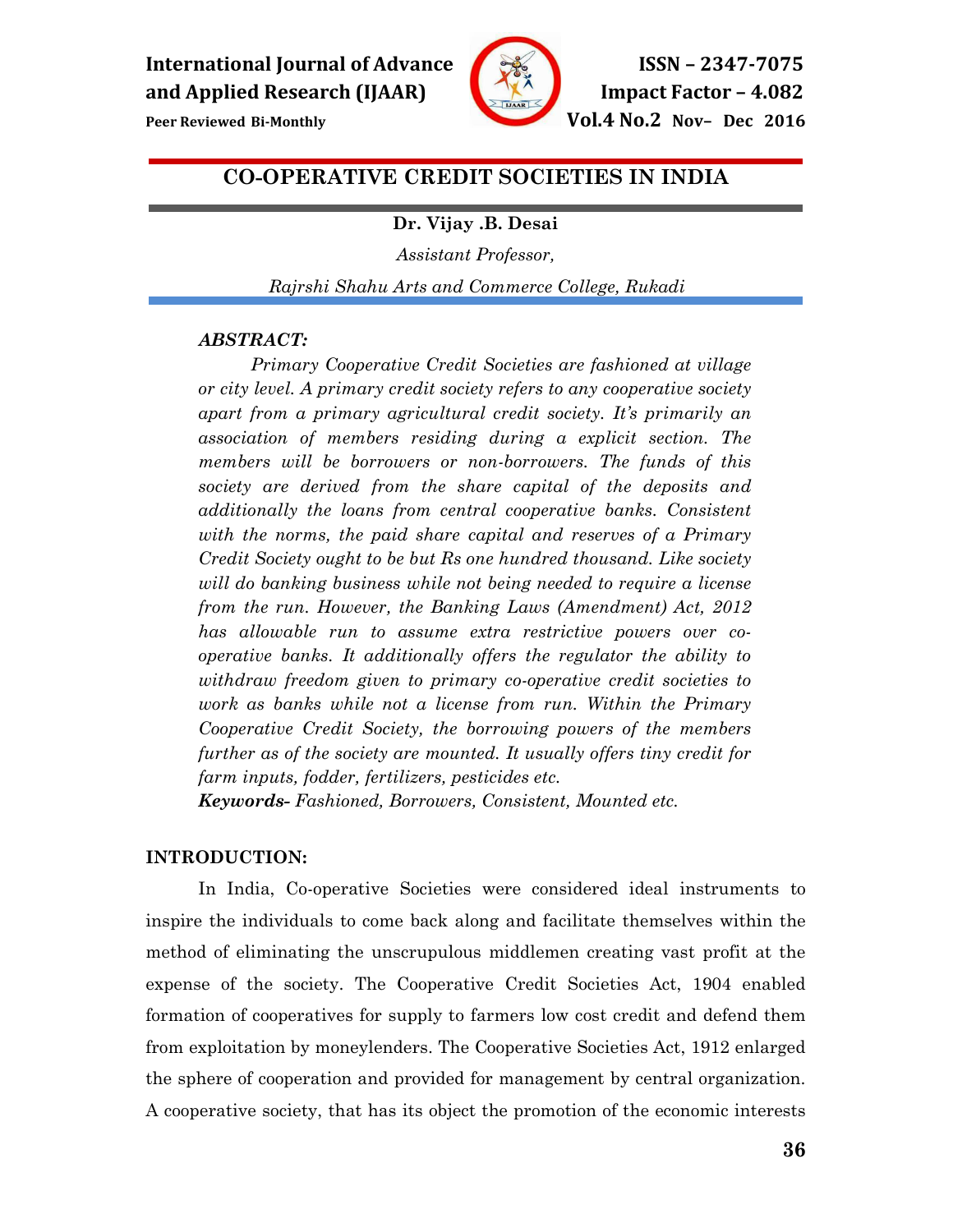of its members in accordance with the co-operative principles, is also registered with restricted or unlimited liability by filing application in the course of copy of its byelaws and signed by a minimum of ten adult members of the identical vicinity, class, caste, tribe or occupation

# **OBJECTIVES OF THE STUDY:**

- 1. To study the co-operative credit societies in India.
- 2. To Study the organization structure of credit societies in India.
- 3. To study the problems of co-operative credit societies in India.

# **COOPERATIVE SOCIETIES IN INDIA:**

The beginning of useful cooperative societies in India was counseled initial by the Agricultural Credit Department of the run batted in in 1937. The suggestions of the run batted in regarding useful cooperative societies were later supported by the cooperative designing committee. The cooperative designing committee (1946) that was appointed by the govt. of India to draw up an inspiration of cooperative development for the country counseled that the first credit therefore society ought to be reformed and organized so on function a centre for the final economic improvement of its members." The Committee projected that primary village societies ought to particularly undertake finance of crop production, promoting of crops, offer of farmer's domestic and farm requisites, maintenance of machinery for hiring bent agriculturists, encouragement to subsidiary industries etc. On the organisational facet, the Committee recommended that "the membership of the society ought to be hospitable all persons residing in its space of operation. The Society ought to be therefore organized on have a minimum of fifty members and its space of operation ought to be same as would allow adequate business and at the identical time economical management and effective management." In fact, the Committee wished the said pattern to be a model for future organization once it counseled that "a try ought to be created to bring, fifty per cent of villages and thirty per cent of the agricultural population at intervals the extent of the organized primary societies at intervals a amount of ten years". These

## *Dr. Vijay .B. Desai*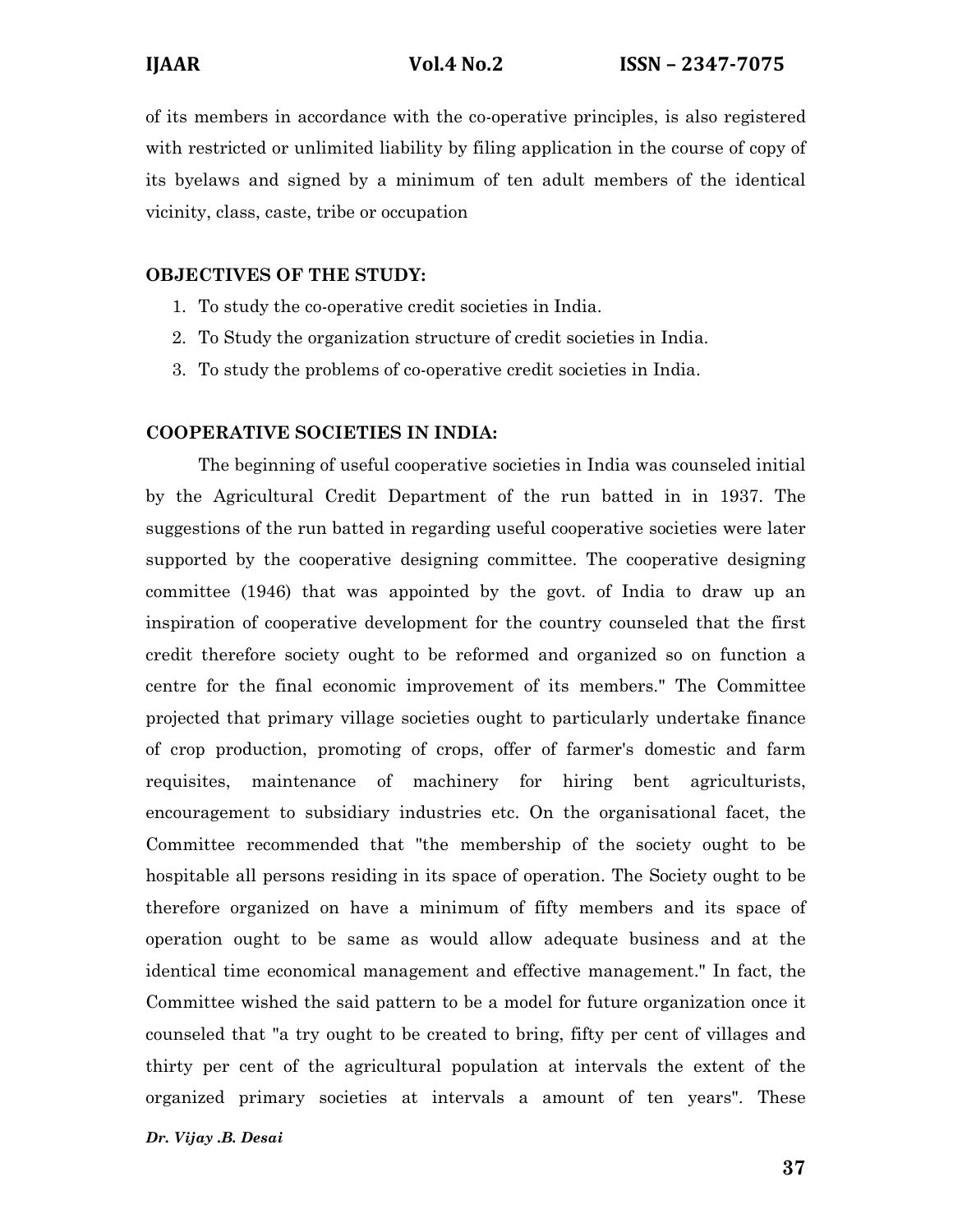recommendations of the cooperative coming up with Committees (1946) were supported by the Fifteenth conference of Registrars of cooperative societies control in 1947.

In India, entire economy still as social life are often supported the principles and beliefs of co-operation. The varied levels of co-operative credit structure are consistently organized in order that the members will simply assimilate verity spirit and dealing of the co-operative movement, notably the sensible a part of this movement, it helps to lift productivity, enlarge employment and financial condition reduction in rural areas. The co-operative sector has unfolded its activities altogether spheres of the economy. Economic reforms have semiconductor diode to several changes in policies in Indian economy; co-operative societies are the foremost necessary part of protection of the agricultural poor population must improve their fight. Within the context of economic reforms amount once government policy is withdrawn its protecting role, Co-operatives should be self-directed and also the survival of co-operatives can finally rely on their performance and fight. There are some weaknesses within the operational of co-operatives i.e. stricken by lack of funds, difficulties in borrowing funds, advancing of loans even for unproductive purpose, etc. if the weaknesses are properly known it's attainable to get rid of then by deliberate measures with action to beat the identical. Therefore, it's firmly believe that cooperative movement should succeed and there's no substitute to co-operation for economic improvement of the poor lots of rural economy within the context of economic reforms. Co-operatives play a dominant role in rural areas by providing essential finance for overall growth, strengthen agricultural base, increase the capability of production and profitably for overall development.

#### **ORGANIZATION OF CO-OPERATIVE CREDIT STRUCTURE IN INDIA:**

The co-operative banking structure in India contains 2 main parts, viz., Urban Co-operative Banks and Rural Co-operative Credit establishments. Whereas Urban Co-operative Banks have one tier structure, Rural Co-operatives have a fancy structure. Rural Co-operative Credit establishments have 2 distinct structures, viz., the short Co-operative Credit Structure (STCCS) and long-run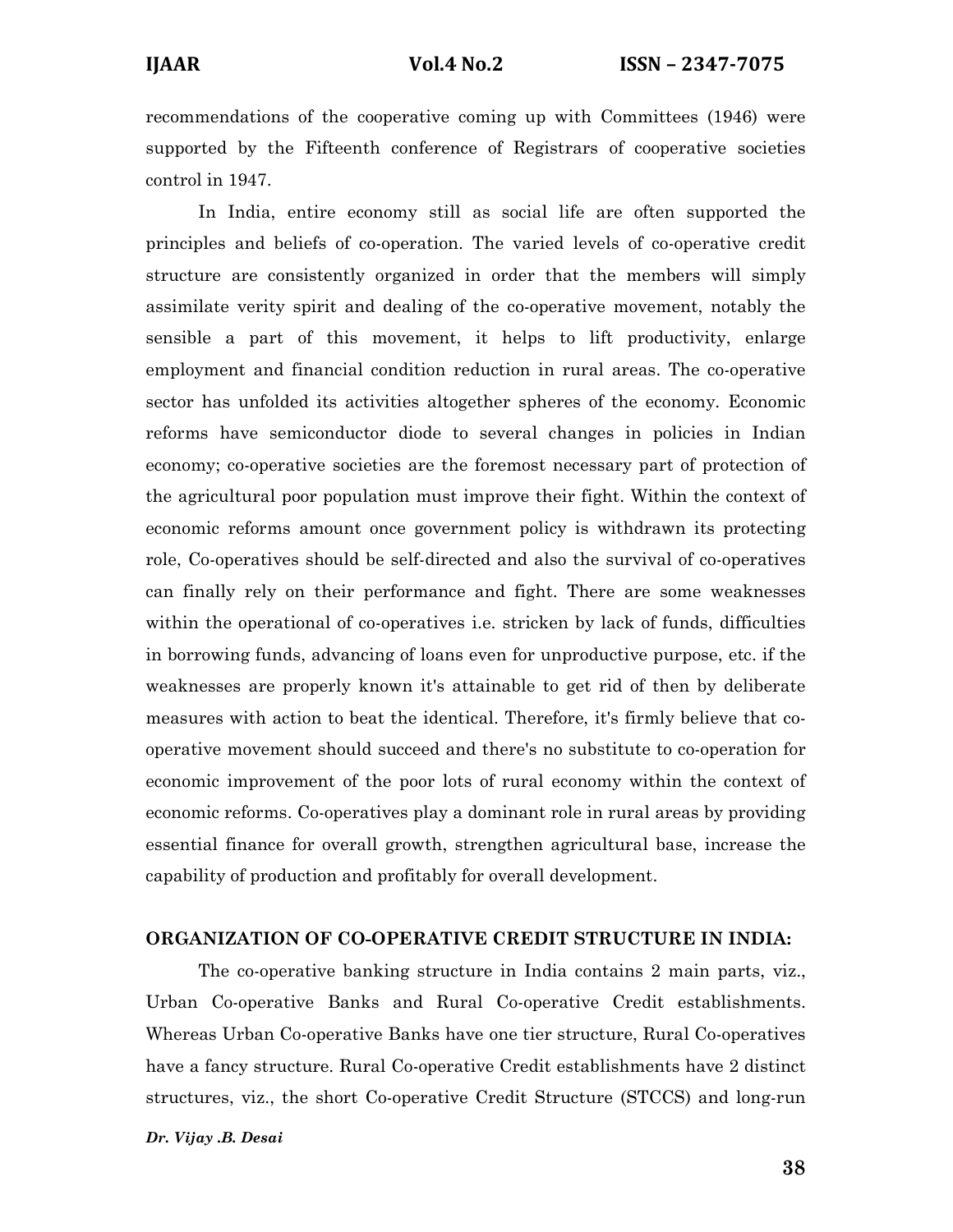Co-operative Credit Structure (LTCCS). Inside the STCCS, Primary Agricultural Credit Societies (PACS) at the village level, whereas District Central Cooperative Banks (DCCBs) are placed at the intermediate level and also the State Co-operative Banks (SCBs) at the apex level. The STCCS largely give crop and different capital loans primarily for a brief amount to farmers and rural artisans. The long-run structure of Rural Co-operatives contains State Co-operative Agriculture and Rural Development Banks (SCARDBs) at the State Level, and first Co-operative Agriculture and Rural Development Banks (PCARDBs) at the suburbanized district or block level. These establishments specialize in providing usually medium to long-run loans for creating investments in agriculture, rural industries and housing.

# **PROBLEMS OF CO-OPERATIVE CREDIT SOCIETIES:**

### **1. Lack of Naturalness:**

Co-operative movement in India lacks naturalness within the sense that it's not been emanated from the individuals themselves. they sometimes don't step forward to organise co-operatives on their own accord. On the opposite hand, the ruralites understand the cooperative societies and banks as government disposition agencies. they're interested solely in etymologizing edges from them rather than causative something reciprocally.

# **2. Lack of Funds:**

The cooperatives have resource constraints as their closely-held funds hardly build a sizeable portfolio of the capital. With weak closely-held fund base, the borrowings of the cooperatives from the central finance agency are significantly conditioned. This has stood within the manner of adequately meeting the credit necessities of the prevailing yet as new members.

#### **3. Neglecting the Demand Aspect:**

Historically the cooperatives are reading the matter of agricultural credit from the view purpose of "supply". The "demand" side is neglected.

# **4. Loans for Productive Functions Only:**

The Co¬operative Credit Societies don't cater to any or all the credit necessities of the farmers. They grant loans just for agricultural operations.

#### *Dr. Vijay .B. Desai*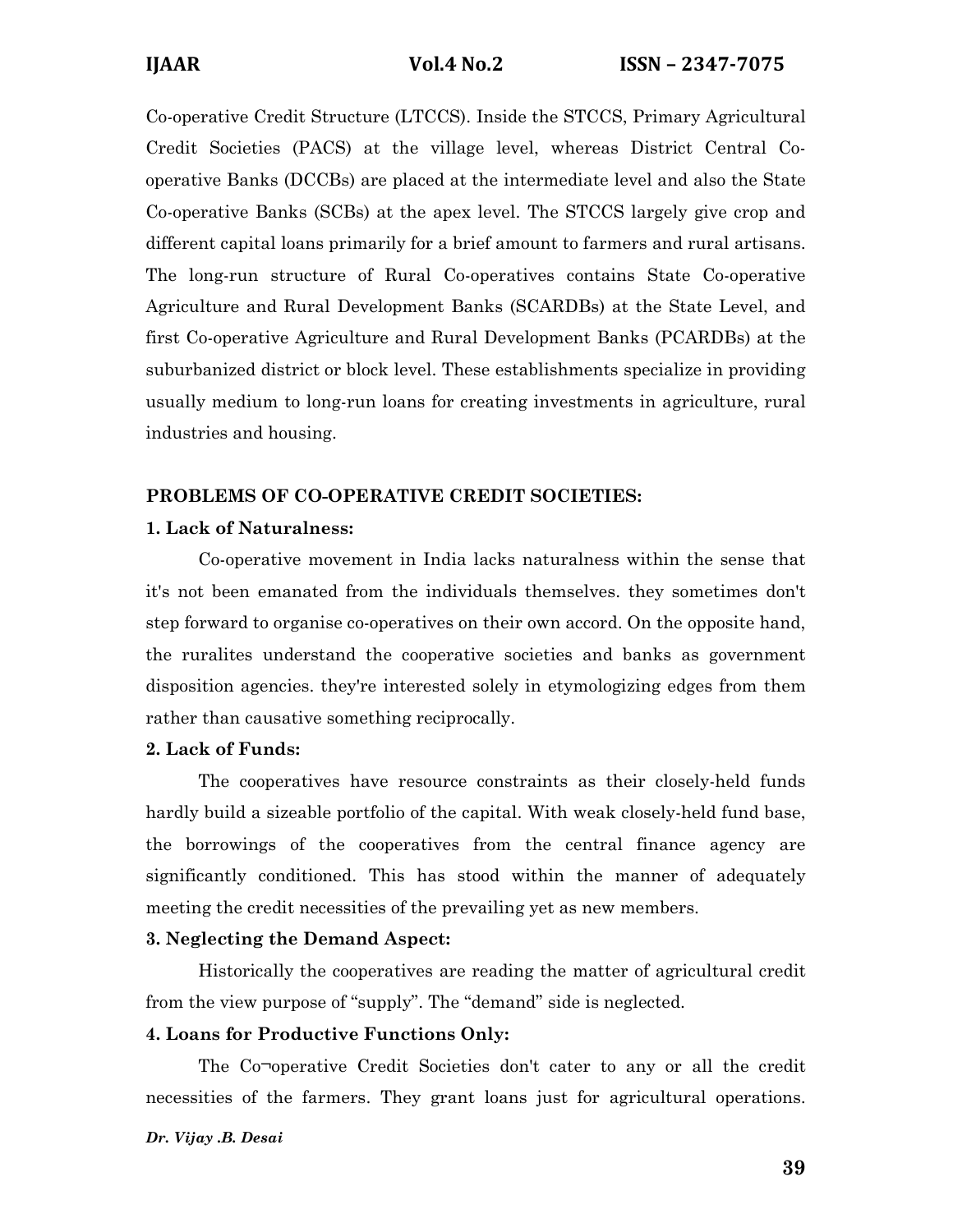Farmers approach the money-lenders to fulfill their alternative necessities. This divided allegiance to the co-operative society and therefore the money-lender stands within the manner of the expansion of the co-operative movement.

# **5. Negligence of Non-Credit Aspects:**

By and huge the first Agricultural Cooperative Societies are disbursing credit solely and haven't nonetheless emerged as true utile establishments, endeavor distributed functions besides credit.

# **6. Regional Disparities:**

There has been good buy of regional disparities regarding credit handiness. the image of credit handiness within the japanese states, social group and cragged regions is just dismal. Consequently, the farmers in these regions farm technology.

# **7. Lack of Co-operation on the a part of the People:**

In the Indian context, most of the individuals are within the grip of illiteracy, mental object and ideology. they are doing not perceive the importance of cooperation in their lives. Absence of willing cooperation on their half hinders the expansion of cooperative movement.

# **8. Exploitation:**

In the absence of correct promoting arrangements and functions at the extent of Primary Agricultural Cooperative Societies, the agricultural poor falls prey to the mercy of middlemen UN agency exploit true.

# **9. Defective Management:**

The cooperative credit structure is criticized on the bottom that it's principally managed by landlords and huge farmers. Hence little and medium farmers don't get their fair proportion. They're typically empty the help from the co-operative society. Massive farmers and landlords, with their superior economic and social power, manage to possess larger hold on these societies. A lion's share of advantages goes to them. During this manner, the cooperatives suffer from favouritism, favouritism and partiality. the expansion of the cooperative movement, thus, is severely affected.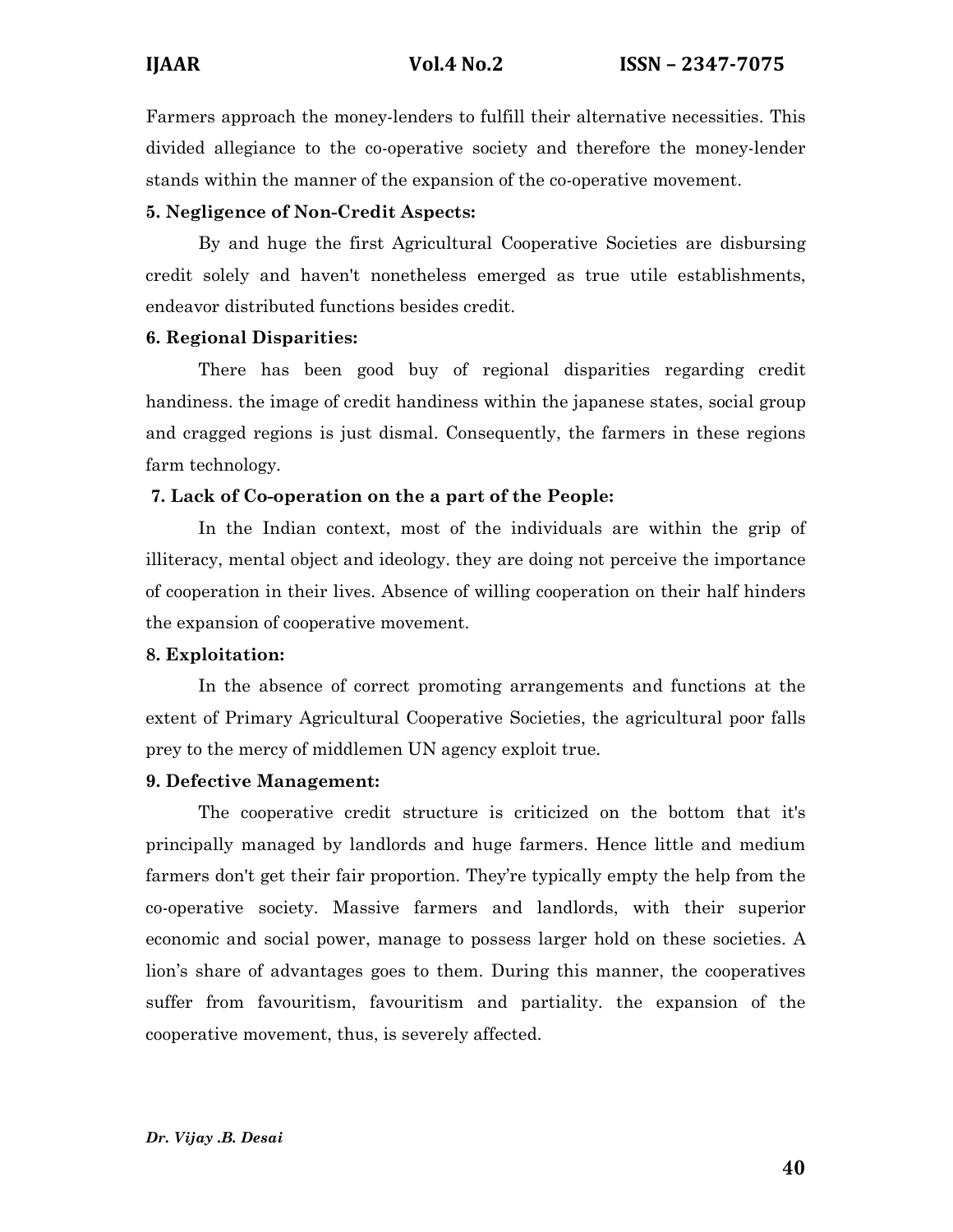# **10. Political Interference:**

Sociologists like Sujata Patel and Daniel Thorner hold the read that political interference acts as a formidable obstacle for the expansion of cooperative movement. The co-operative societies became the new bed of politics in rural Asian country. The choice of beneficiaries is usually done on political issues.

# **11. Non-viable Character:**

It is determined that a lot of agricultural credit societies in India are of non-viable character. It's as a result of dedicated; honest and economical individuals don't step forward to hitch such societies. Factors like red-tapism; undue political interference and therefore the robust hold of enormous farmers have inactive the expansion of co-operative movement. Hence the co-operative movement has not return up to the extent of expectation.

# **12. Lack of Co-ordination:**

There has been an absence of co-ordination among the institutional agencies at the grass-root level. Defaulters of co-operatives will become borrowers of alternative agencies. Such double finance and over-lapping are found just because of lack of co-ordination.

# **13. Downside of Overdues:**

Last however not least, the most important downside of co-operative credit is ever-rising overdues. The performance on the recovery facet has been dismal. Twenty seven to fifty per cent of the overdues are reported in respect of the Cooperative Credit Societies. Overdues additionally exist with regard to Central Co-operative Banks and exploitation Banks. Obviously, the high level of overdues hinders the method of re-cycling of credit of Co-operative Credit societies.

# **CONCLUSION:**

The agricultural economy bit by bit became keen about an off-the-cuff credit market dominated by moneylenders called Mahajan. With the commercialization of the agriculture beneath the revolution rural liability additional inflated. Co-operative society's render varied services to the

#### *Dr. Vijay .B. Desai*